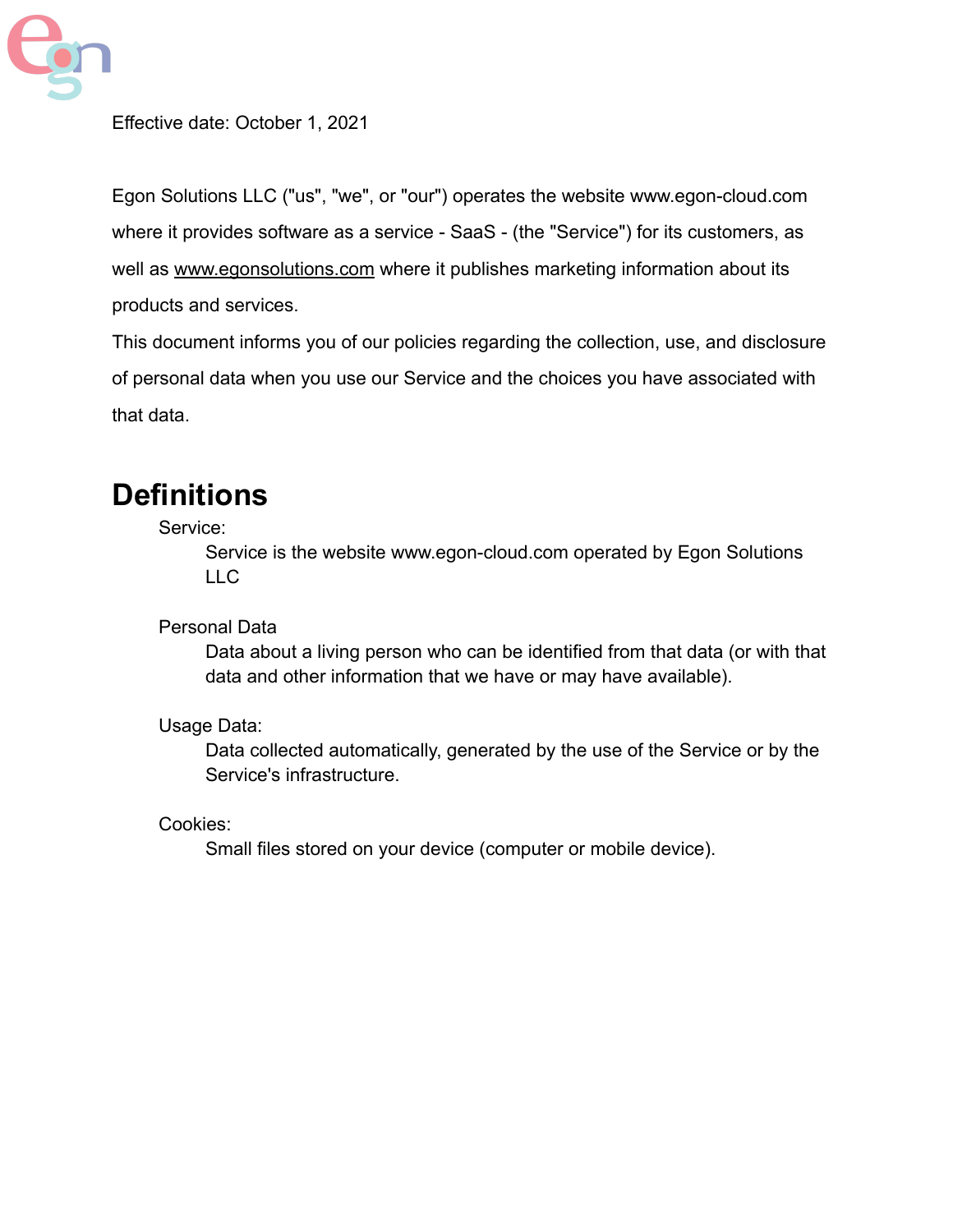

### **Information Collection and Use**

We use your data to provide and improve the Service. By using the Service, you agree to the collection and use of information under this policy. Unless otherwise defined in this Privacy Policy, terms used in this Privacy Policy have the same meanings as in our Terms and Conditions, accessible from [www.egon-cloud.com](http://www.egonsolutions.com/).

We collect several different types of information for various purposes to provide and improve our Service to you.

#### **Types of Data Collected**

#### **Personal Data**

While using our Service, we may ask you to provide us with certain personally identifiable information that can be used to contact or identify you ("Personal Data"). Personally identifiable information may include, but is not limited to:

- Email address
- First name and last name
- Phone number
- Address, State, Province, ZIP/Postal code, City, Country
- Cookies and Usage Data

#### **Usage Data**

We may also collect information on how the Service is accessed and used ("Usage Data"). This Usage Data may include information such as your computer's Internet Protocol address (e.g. IP address), browser type, browser version, the pages of our Service that you visit, the time and date of your visit, the time spent on those pages, unique device identifiers and other diagnostic data.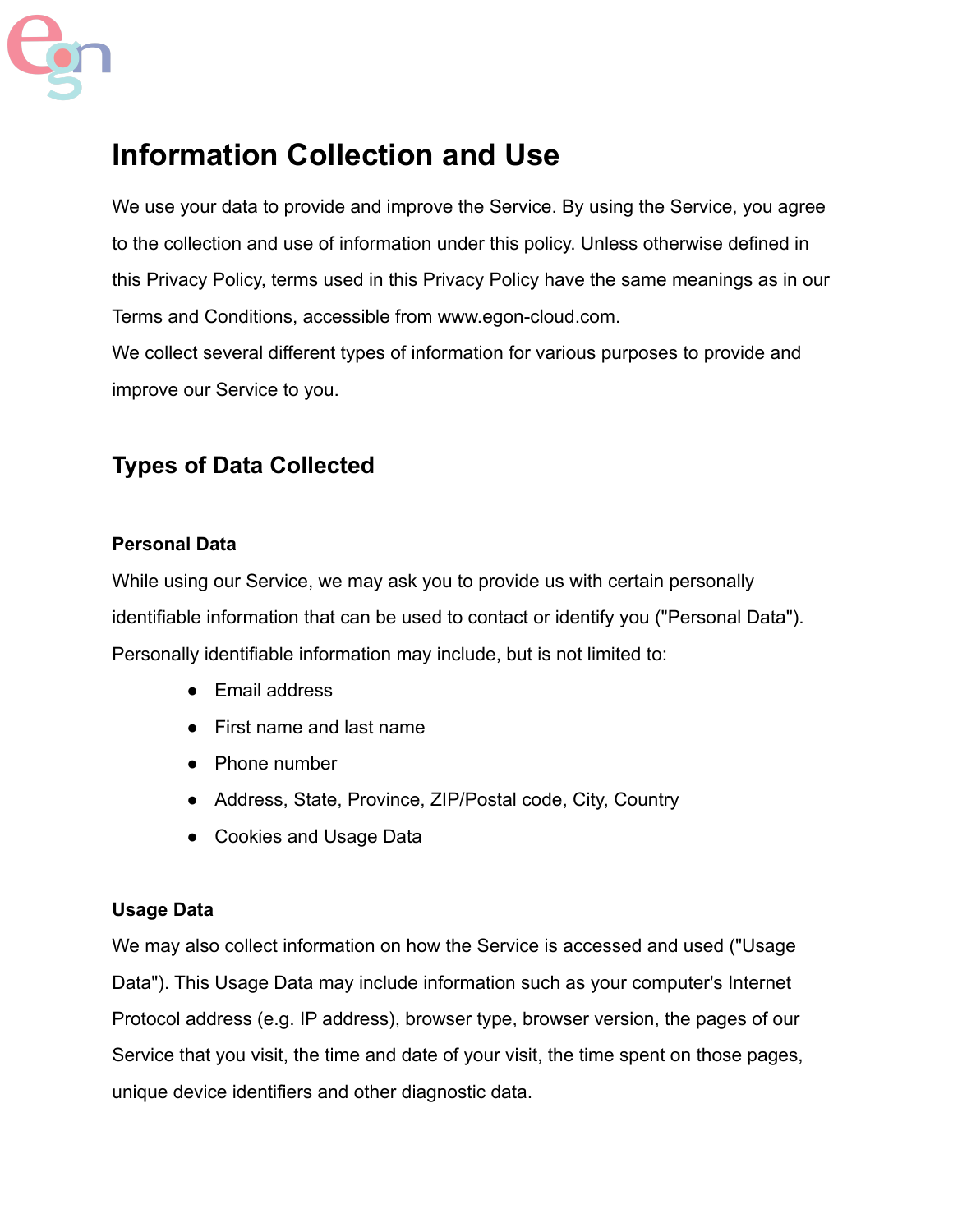

#### **Tracking & Cookies Data**

We use cookies and similar tracking technologies to track the activity on our Service and hold certain information.

Cookies are files with a small amount of data that may include an anonymous unique identifier. Cookies are sent to your browser from a website and stored on your device. Tracking technologies also used are beacons, tags, and scripts to collect and track information and to improve and analyze our Service.

You can instruct your browser to refuse all cookies or to indicate when a cookie is being sent. However, if you do not accept cookies, you may not be able to use some portions of our Service.

Examples of Cookies we use:

- **Session Cookies**. We use Session Cookies to operate our Service.
- **Preference Cookies**. We use Preference Cookies to remember your preferences and various settings.
- **Security Cookies**. We use Security Cookies for security purposes.

### **Use of Data**

Egon uses the collected data for various purposes:

- To provide and maintain the Service
- To notify you about changes to our Service
- To allow you to participate in interactive features of our Service when you choose to do so
- To provide customer care and support
- To provide analysis or valuable information so that we can improve the **Service**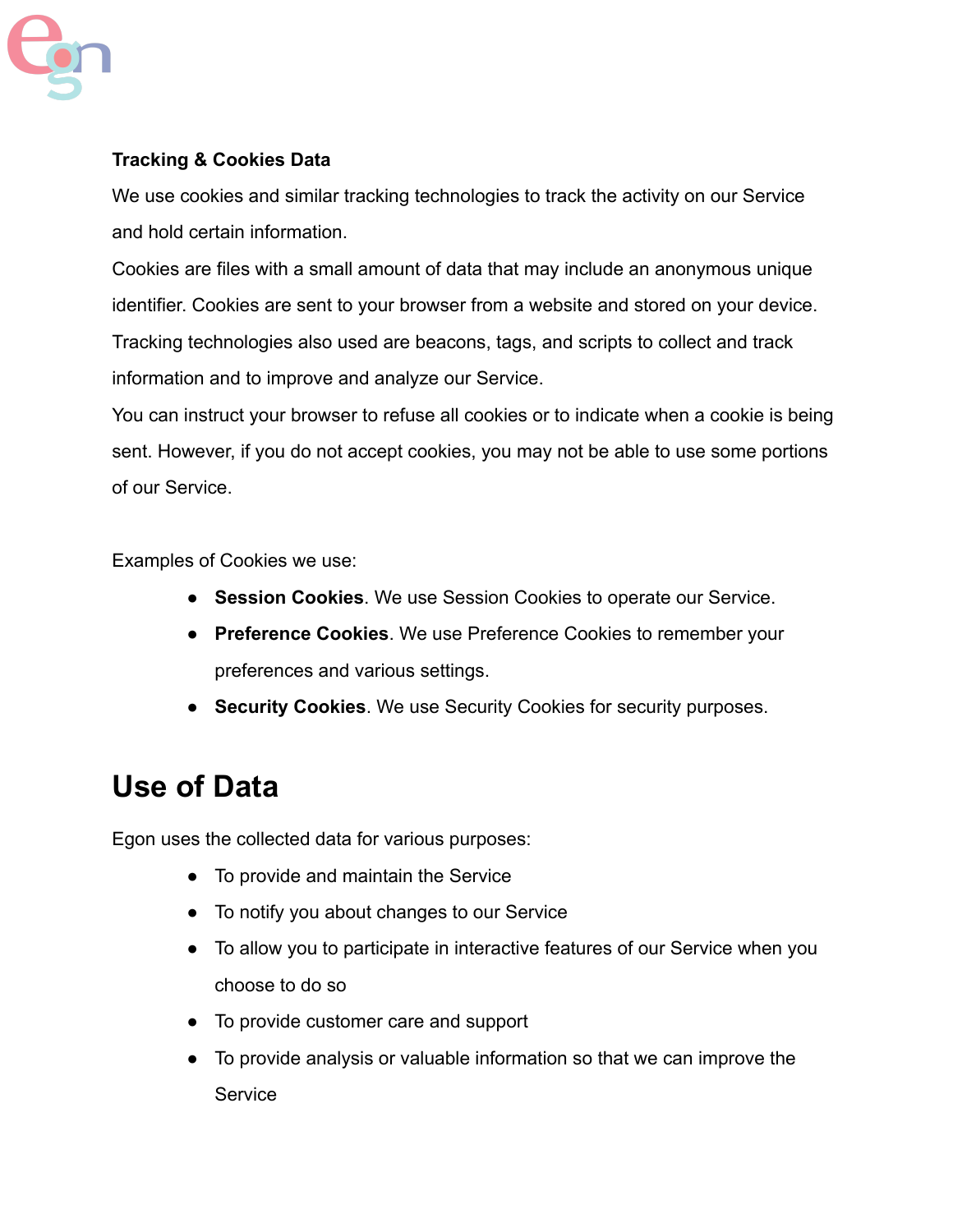

- To monitor the usage of the Service
- To detect, prevent and address technical issues

### **Transfer of Data**

Your information, including Personal Data, may be transferred to — and maintained on — computers located outside of your state, province, country, or other governmental jurisdiction where the data protection laws may differ from those in your jurisdiction. If you are located outside the United States and choose to provide information to us, please note that we transfer the data, including Personal Data, to the United States and process it there.

Your consent to this Privacy Policy followed by your submission of such information represents your agreement to that transfer.

Egon will take all steps reasonably necessary to ensure that your data is treated securely and following this Privacy Policy and no transfer of your Personal Data will take place to an organization or a country unless there are adequate controls in place including the security of your data and other personal information.

### **Disclosure of Data**

#### **Legal Requirements**

Egon may disclose your Personal Data in the good faith belief that such action is necessary to:

- To comply with a legal obligation
- To protect and defend the rights or property of Egon
- To prevent or investigate possible wrongdoing in connection with the **Service**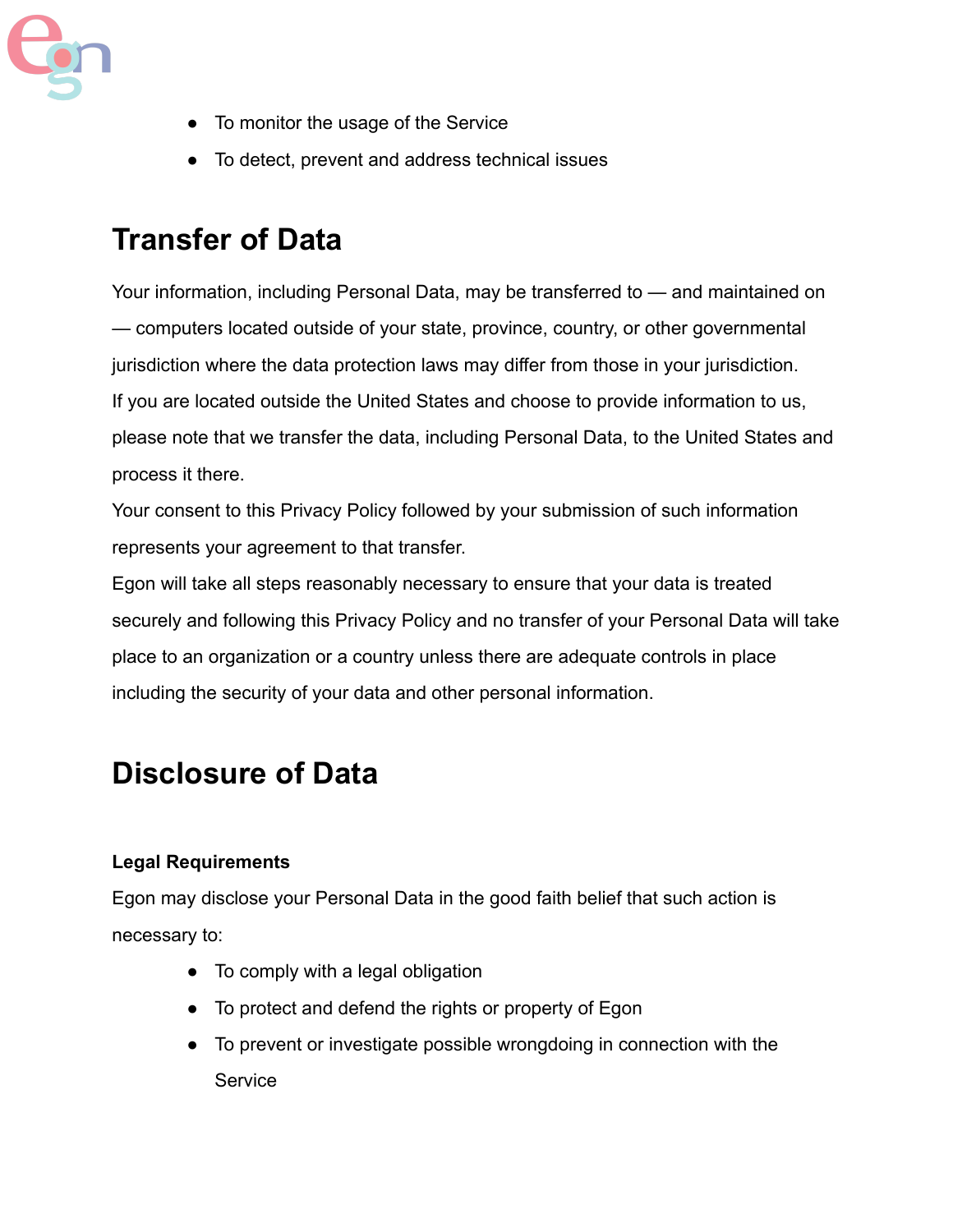

- To protect the personal safety of users of the Service or the public
- To protect against legal liability

### **Security of Data**

The security of your data is important to us, but remember that no method of transmission over the Internet, or method of electronic storage is 100% secure. While we strive to use commercially acceptable means to protect your Personal Data, we cannot guarantee its absolute security.

# **Service Providers**

We may employ third-party companies and individuals to facilitate our Service ("Service Providers"), to provide the Service on our behalf, to perform Service-related services, or to assist us in analyzing how our Service is used.

These third parties have access to your Personal Data only to perform these tasks on our behalf and are obligated not to disclose or use it for any other purpose.

## **Links to Other Sites**

Our Service may contain links to other sites that are not operated by us. If you click on a third-party link, you will be directed to that third party's site. We strongly advise you to review the Privacy Policy of every site you visit.

We have no control over and assume no responsibility for the content, privacy policies, or practices of any third-party sites or services.

# **Children's Privacy**

Our Service does not address anyone under the age of 18 ("Children").